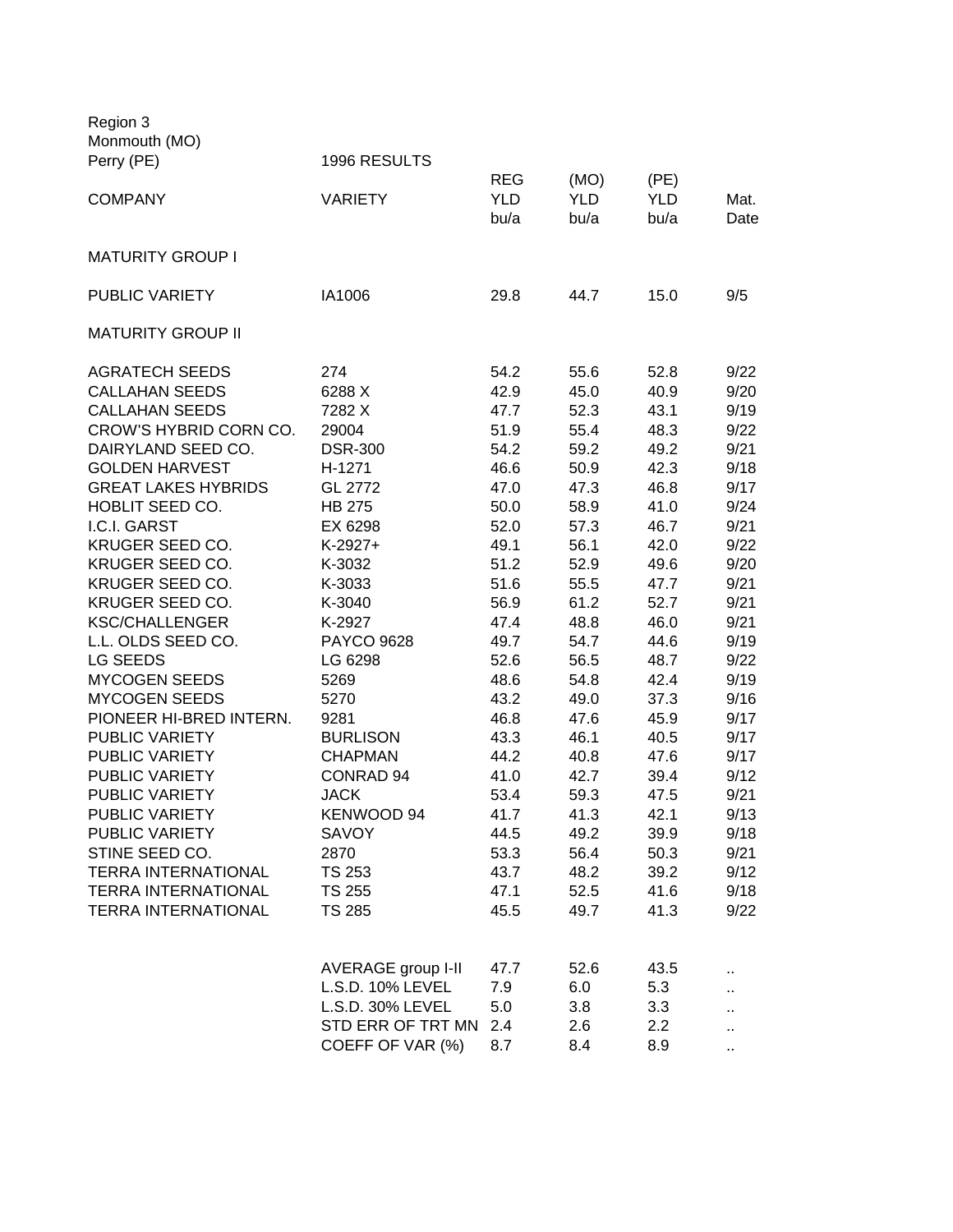## **MATURITY GROUP III**

| <b>AGRATECH SEEDS</b>          | 304                 | 49.9 | 56.6 | 43.3 | 9/19 |
|--------------------------------|---------------------|------|------|------|------|
| <b>AGRATECH SEEDS</b>          | 315 STS             | 51.8 | 59.8 | 43.7 | 9/24 |
| <b>AGRATECH SEEDS</b>          | 324                 | 50.1 | 57.5 | 42.7 | 9/24 |
| <b>AGRATECH SEEDS</b>          | 333                 | 56.3 | 61.4 | 51.1 | 9/22 |
| <b>AGRATECH SEEDS</b>          | 362                 | 49.5 | 58.3 | 40.7 | 9/26 |
| <b>AGRATECH SEEDS</b>          | 371                 | 56.0 | 65.5 | 46.6 | 9/26 |
| <b>BECK'S SUPERIOR HYBRIDS</b> | 395                 | 55.0 | 63.0 | 47.0 | 9/28 |
| <b>CALLAHAN SEEDS</b>          | 6330                | 53.3 | 62.1 | 44.5 | 9/24 |
| <b>CALLAHAN SEEDS</b>          | 6355 X              | 52.5 | 60.7 | 44.2 | 9/28 |
| <b>CALLAHAN SEEDS</b>          | 7303 X              | 52.3 | 58.3 | 46.3 | 9/23 |
| <b>CALLAHAN SEEDS</b>          | 7317 X              | 53.5 | 62.8 | 44.1 | 9/21 |
| <b>CALLAHAN SEEDS</b>          | 7357 X              | 55.6 | 64.3 | 46.9 | 9/25 |
| CROW'S HYBRID CORN CO.         | 33003               | 55.8 | 62.0 | 49.7 | 9/23 |
| CROW'S HYBRID CORN CO.         | 33004               | 56.1 | 64.3 | 48.0 | 9/22 |
| CROW'S HYBRID CORN CO.         | 34001               | 55.5 | 64.3 | 46.7 | 9/24 |
| CROW'S HYBRID CORN CO.         | 36004               | 54.2 | 59.3 | 49.0 | 9/27 |
| CROW'S HYBRID CORN CO.         | X 0332              | 52.0 | 65.8 | 38.2 | 9/20 |
| DAIRYLAND SEED CO.             | <b>DSR-314 STS</b>  | 49.6 | 58.3 | 41.0 | 9/22 |
| DAIRYLAND SEED CO.             | <b>DSR-317</b>      | 51.0 | 53.6 | 48.4 | 9/27 |
| DAIRYLAND SEED CO.             | <b>DSR-325</b>      | 53.3 | 63.7 | 43.0 | 9/23 |
| DAIRYLAND SEED CO.             | <b>DSR-345</b>      |      | 65.2 | 44.9 | 9/28 |
| DAIRYLAND SEED CO.             |                     | 55.1 |      | 43.9 |      |
|                                | <b>DSR-365</b>      | 52.3 | 60.6 |      | 9/25 |
| DAIRYLAND SEED CO.             | <b>DSR-370 STS</b>  | 51.2 | 56.0 | 46.5 | 9/27 |
| DAIRYLAND SEED CO.             | <b>DSR-373</b>      | 51.8 | 60.6 | 43.0 | 9/27 |
| DAIRYLAND SEED CO.             | <b>DST-3210 STS</b> | 48.2 | 53.5 | 42.9 | 9/25 |
| DEKALB GENETICS CORP.          | CX 313              | 52.4 | 55.1 | 49.6 | 9/18 |
| DEKALB GENETICS CORP.          | CX 314              | 49.2 | 56.2 | 42.1 | 9/20 |
| DEKALB GENETICS CORP.          | CX 351              | 51.3 | 56.5 | 46.0 | 9/26 |
| DEKALB GENETICS CORP.          | CX 368              | 49.6 | 59.7 | 39.5 | 9/27 |
| DEKALB GENETICS CORP.          | CX 377              | 51.6 | 55.2 | 48.0 | 9/24 |
| DEKALB GENETICS CORP.          | CX 399              | 48.6 | 54.2 | 43.1 | 9/24 |
| <b>GOLDEN HARVEST</b>          | H-1328              | 45.9 | 56.1 | 35.6 | 9/27 |
| <b>GOLDEN HARVEST</b>          | H-1353              | 53.2 | 60.1 | 46.3 | 9/24 |
| <b>GOLDEN HARVEST</b>          | H-1365 N            | 56.2 | 65.7 | 46.8 | 9/29 |
| <b>GREAT LAKES HYBRIDS</b>     | GL 3145             | 50.6 | 59.3 | 42.0 | 9/20 |
| <b>GREAT LAKES HYBRIDS</b>     | GL 3396             | 56.5 | 66.6 | 46.5 | 9/23 |
| <b>GROWMARK</b>                | E 333               | 55.0 | 64.5 | 45.4 | 9/25 |
| <b>GROWMARK</b>                | E 391               | 56.4 | 64.4 | 48.4 | 10/1 |
| <b>GROWMARK</b>                | <b>HS 3251</b>      | 55.7 | 63.2 | 48.1 | 9/26 |
| <b>GROWMARK</b>                | <b>HS 3361</b>      | 55.4 | 63.3 | 47.5 | 9/25 |
| <b>GROWMARK</b>                | <b>HS 3451</b>      | 50.7 | 56.7 | 44.8 | 9/28 |
| <b>GROWMARK</b>                | <b>HS 3551</b>      | 54.8 | 62.6 | 47.0 | 9/30 |
| <b>GROWMARK</b>                | <b>HS 3851</b>      | 52.2 | 59.2 | 45.2 | 9/28 |
| HOBLIT SEED CO.                | HB 333              | 55.5 | 64.6 | 46.5 | 9/24 |
| I.C.I. GARST                   | D-321               | 53.4 | 62.7 | 44.1 | 9/23 |
| I.C.I. GARST                   | D-331               | 55.2 | 63.5 | 46.8 | 9/21 |
| I.C.I. GARST                   | D-371               | 53.0 | 59.8 | 46.2 | 9/27 |
| KALTENBERG SEED FARMS          | <b>KB 366</b>       | 55.0 | 63.0 | 47.1 | 9/27 |
| KRUGER SEED CO.                | K-3132              | 55.9 | 66.6 | 45.1 | 9/23 |
| KRUGER SEED CO.                | K-3232              | 52.1 | 60.5 | 43.7 | 9/21 |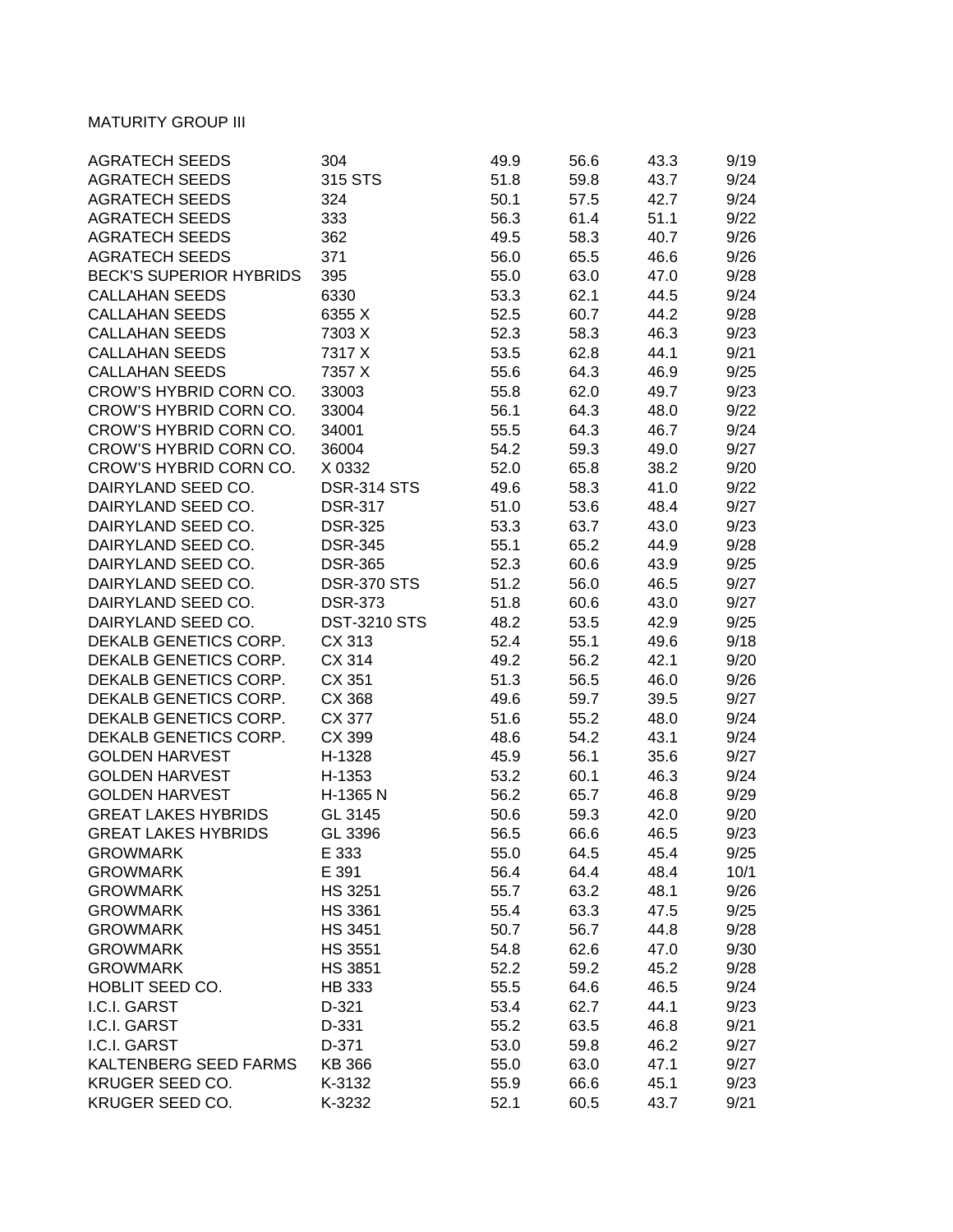| KRUGER SEED CO.         | $K-3232+$             | 54.1 | 62.8 | 45.5 | 9/19 |
|-------------------------|-----------------------|------|------|------|------|
| KRUGER SEED CO.         | K-3424                | 53.1 | 66.0 | 40.3 | 9/24 |
| KRUGER SEED CO.         | K-3505                | 53.6 | 62.9 | 44.4 | 9/22 |
| KRUGER SEED CO.         | K-3525                | 55.7 | 64.4 | 47.1 | 9/25 |
| KRUGER SEED CO.         | K-3606                | 56.6 | 62.0 | 51.3 | 9/21 |
| KRUGER SEED CO.         | K-3737                | 54.7 | 64.3 | 45.2 | 9/23 |
| KRUGER SEED CO.         | K-3769+               | 53.4 | 60.4 | 46.4 | 9/23 |
| KRUGER SEED CO.         | K-3939+               | 56.1 | 60.7 | 51.6 | 9/27 |
| KRUGER SEED CO.         | K-4040 A              | 59.5 | 68.4 | 50.5 | 9/28 |
| KRUGER SEED CO.         | KB-3313               | 55.8 | 65.5 | 46.1 | 9/20 |
| KRUGER SEED CO.         | KB-3505               | 54.4 | 62.6 | 46.2 | 9/22 |
| <b>KSC/CHALLENGER</b>   | K-3454                | 56.2 | 64.1 | 48.4 | 9/20 |
| <b>KSC/CHALLENGER</b>   | $K-3505+$             | 55.8 | 66.8 | 44.7 | 9/24 |
| <b>KSC/CHALLENGER</b>   | KB-3424               | 53.5 | 62.2 | 44.7 | 9/23 |
| <b>KSC/CHALLENGER</b>   | KB-3424+              | 56.1 | 64.2 | 47.9 | 9/23 |
| L.L. OLDS SEED CO.      | PAYCO 9233            | 46.9 | 54.5 | 39.3 | 9/23 |
| L.L. OLDS SEED CO.      | <b>PAYCO 9432</b>     | 53.6 | 61.5 | 45.7 | 9/19 |
| L.L. OLDS SEED CO.      | <b>PAYCO 9536</b>     | 54.2 | 61.5 | 46.8 | 9/26 |
| L.L. OLDS SEED CO.      | <b>PAYCO 9632</b>     | 53.3 | 62.1 | 44.6 | 9/23 |
| L.L. OLDS SEED CO.      | PAYCO 9633            | 52.4 | 59.4 | 45.3 | 9/25 |
| L.L. OLDS SEED CO.      | <b>PAYCO 9639</b>     | 49.8 | 53.1 | 46.4 | 9/30 |
| <b>LEWIS HYBRIDS</b>    |                       |      |      |      |      |
|                         | 334                   | 55.0 | 62.1 | 47.8 | 9/22 |
| <b>LEWIS HYBRIDS</b>    | 349                   | 53.6 | 58.3 | 48.9 | 9/24 |
| <b>LEWIS HYBRIDS</b>    | 360                   | 55.6 | 61.0 | 50.1 | 9/25 |
| LG SEEDS                | LG 6335               | 48.8 | 57.3 | 40.3 | 9/22 |
| LG SEEDS                | LG 6369               | 56.9 | 65.7 | 48.1 | 9/22 |
| LG SEEDS                | LG 6395               | 54.9 | 64.4 | 45.3 | 9/30 |
| <b>MEDALLION SEEDS</b>  | M 3103                | 55.3 | 62.6 | 48.0 | 9/20 |
| <b>MEDALLION SEEDS</b>  | M 3205                | 52.8 | 60.4 | 45.2 | 9/22 |
| <b>MEDALLION SEEDS</b>  | M 3303                | 53.8 | 66.3 | 41.2 | 9/25 |
| <b>MERSCHMAN SEEDS</b>  | <b>EISENHOWER III</b> | 51.4 | 56.9 | 46.0 | 9/29 |
| <b>MERSCHMAN SEEDS</b>  | <b>FILLMORE IV</b>    | 54.5 | 60.0 | 48.9 | 9/21 |
| <b>MERSCHMAN SEEDS</b>  | <b>KENNEDY IV</b>     | 55.5 | 63.6 | 47.3 | 9/24 |
| <b>MERSCHMAN SEEDS</b>  | <b>MADISON IV</b>     | 50.5 | 54.5 | 46.4 | 9/27 |
| <b>MERSCHMAN SEEDS</b>  | <b>TRUMAN IV</b>      | 52.7 | 60.2 | 45.2 | 9/19 |
| <b>MYCOGEN SEEDS</b>    | 360                   | 56.3 | 65.3 | 47.3 | 9/25 |
| <b>MYCOGEN SEEDS</b>    | 5318                  | 49.5 | 56.5 | 42.5 | 9/19 |
| <b>MYCOGEN SEEDS</b>    | 5337                  | 57.4 | 65.9 | 48.9 | 9/22 |
| PIONEER HI-BRED INTERN. | 9306                  | 51.5 | 56.9 | 46.1 | 9/17 |
| PIONEER HI-BRED INTERN. | 9352                  | 52.3 | 60.9 | 43.6 | 9/22 |
| PIONEER HI-BRED INTERN. | 9362                  | 52.0 | 58.3 | 45.7 | 9/22 |
| PIONEER HI-BRED INTERN. | 9363                  | 50.9 | 54.6 | 47.2 | 9/24 |
| PIONEER HI-BRED INTERN. | 9364                  | 51.4 | 61.5 | 41.3 | 9/23 |
| PIONEER HI-BRED INTERN. | 9381                  | 52.8 | 60.4 | 45.2 | 9/25 |
| PIONEER HI-BRED INTERN. | 9395                  | 54.2 | 64.6 | 43.7 | 9/23 |
| PRAIRIE BRAND SEED CO.  | PB-330                | 53.2 | 62.9 | 43.4 | 9/24 |
| PUBLIC VARIETY          | <b>ATHOW</b>          | 48.2 | 52.7 | 43.8 | 9/16 |
| PUBLIC VARIETY          | <b>CHARLESTON</b>     | 46.9 | 49.1 | 44.7 | 9/25 |
| PUBLIC VARIETY          | <b>EDISON</b>         | 49.3 | 56.2 | 42.3 | 9/22 |
| PUBLIC VARIETY          | IA3003                | 43.5 | 52.1 | 34.9 | 9/12 |
| PUBLIC VARIETY          | IA3005                | 51.5 | 56.2 | 46.8 | 9/25 |
| PUBLIC VARIETY          | <b>IROQUOIS</b>       | 51.4 | 58.7 | 44.2 | 9/20 |
|                         |                       |      |      |      |      |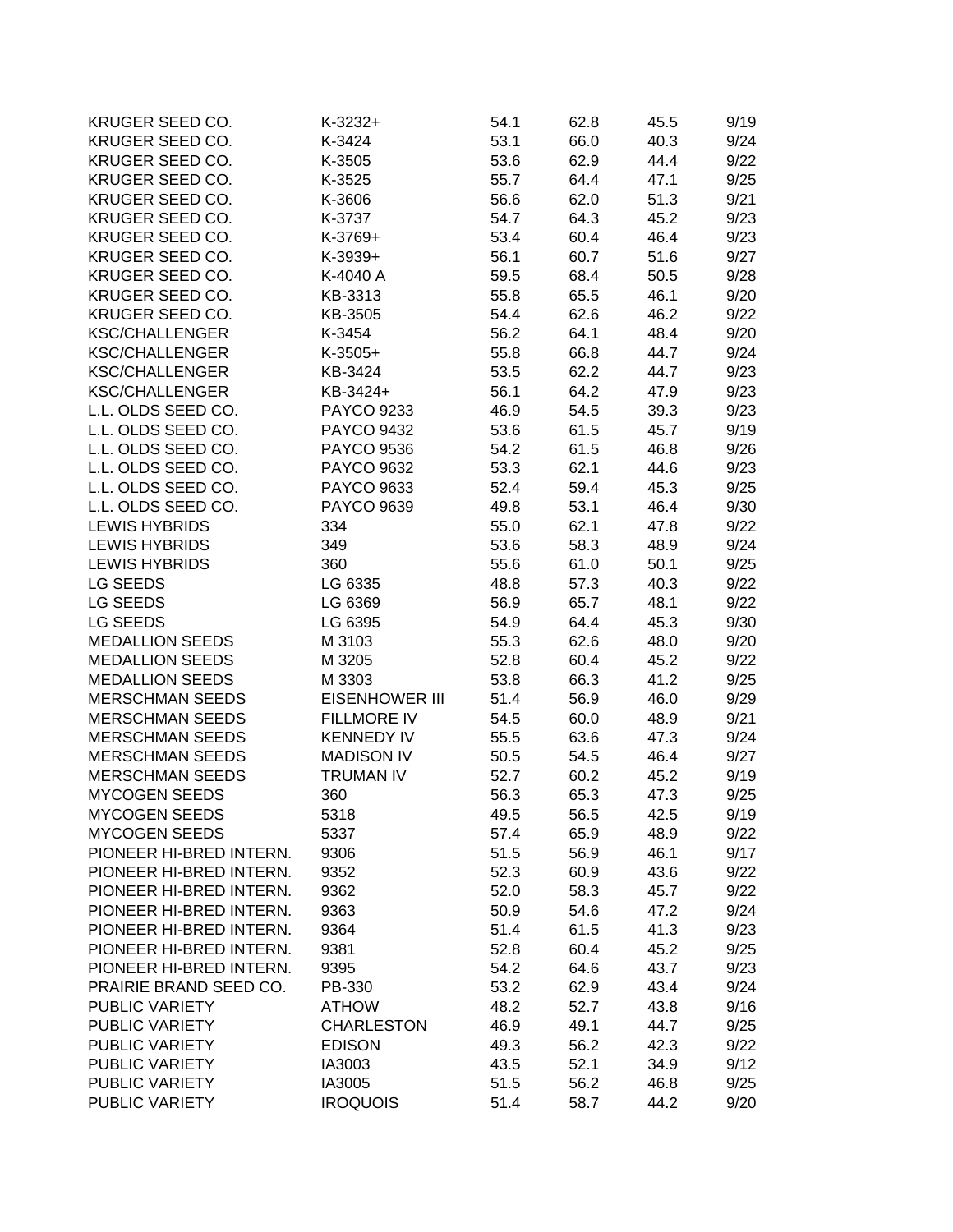| PUBLIC VARIETY<br><b>LINFORD</b><br>PUBLIC VARIETY<br><b>MACON</b> |                                 | 52.2<br>53.4 | 55.2<br>57.6 | 49.1<br>49.2 | 9/30<br>9/26 |
|--------------------------------------------------------------------|---------------------------------|--------------|--------------|--------------|--------------|
| PUBLIC VARIETY<br>PUBLIC VARIETY                                   | <b>MAVERICK</b><br><b>PIATT</b> | 55.7<br>48.8 | 58.7<br>56.9 | 52.8<br>40.7 | 9/28<br>9/25 |
| PUBLIC VARIETY                                                     | <b>PROBST</b>                   | 51.0         | 58.7         | 43.2         | 9/24         |
| PUBLIC VARIETY                                                     | <b>RESNIK</b>                   | 47.0         | 52.8         | 41.2         | 9/24         |
| PUBLIC VARIETY                                                     | <b>SALINE</b>                   | 52.7         | 58.6         | 46.9         | 9/27         |
| PUBLIC VARIETY                                                     | <b>THORNE</b>                   | 50.8         | 59.5         | 42.1         | 9/25         |
| PUBLIC VARIETY                                                     | <b>YALE</b>                     | 48.8         | 56.8         | 40.9         | 9/27         |
| <b>SPECIALTY GRAINS</b>                                            | <b>SGI 1995</b>                 | 44.2         | 50.6         | 37.8         | 9/17         |
| STINE SEED CO.                                                     | 3171                            | 54.9         | 67.2         | 42.6         | 9/24         |
| STINE SEED CO.                                                     | 3380                            | 53.5         | 60.8         | 46.3         | 9/25         |
| STINE SEED CO.                                                     | 3470                            | 50.6         | 61.7         | 39.6         | 9/24         |
| STINE SEED CO.                                                     | 3480                            | 53.8         | 61.7         | 46.0         | 9/22         |
| STINE SEED CO.                                                     | 3643                            | 54.6         | 60.9         | 48.4         | 9/23         |
| STINE SEED CO.                                                     | 3660                            | 53.7         | 60.7         | 46.8         | 9/25         |
| STINE SEED CO.                                                     | 3780                            | 56.5         | 64.5         | 48.5         | 9/24         |
| <b>STONE SEED FARMS</b>                                            | SE-292                          | 54.0         | 63.1         | 44.9         | 9/22         |
| <b>STONE SEED FARMS</b>                                            | SE-3301                         | 56.7         | 64.8         | 48.6         | 9/25         |
| <b>STONE SEED FARMS</b>                                            | SE-357                          | 55.0         | 63.6         | 46.4         | 9/25         |
| <b>TERRA INTERNATIONAL</b>                                         | <b>TS 315</b>                   | 51.6         | 60.8         | 42.4         | 9/21         |
| <b>TERRA INTERNATIONAL</b>                                         | <b>TS 345</b>                   | 48.2         | 53.7         | 42.7         | 9/26         |
| <b>TERRA INTERNATIONAL</b>                                         | <b>TS 364</b>                   | 54.2         | 60.7         | 47.7         | 9/26         |
| <b>UAP SEEDS</b>                                                   | DG 3331 N                       | 55.4         | 64.9         | 46.0         | 9/26         |
| <b>UAP SEEDS</b>                                                   | DG 3367                         | 54.0         | 61.8         | 46.1         | 9/26         |
| <b>UAP SEEDS</b>                                                   | DG 3368                         | 54.8         | 60.6         | 49.1         | 9/25         |
| <b>UAP SEEDS</b><br><b>UAP SEEDS</b>                               | DG 3391 N                       | 52.8         | 60.3         | 45.2         | 9/26         |
| UNITED FARMERS SEED                                                | DG 3395<br>U-3825               | 56.9         | 63.6         | 50.1         | 9/29<br>9/27 |
| UNITED FARMERS SEED                                                | U-3921                          | 52.3         | 57.5<br>54.9 | 47.2         | 9/26         |
| <b>WILKEN SEED GRAINS</b>                                          | 3466                            | 53.4<br>53.5 | 60.3         | 51.9<br>46.7 | 9/28         |
| <b>WILKEN SEED GRAINS</b>                                          | 3468                            | 53.2         | 60.1         | 46.2         | 9/24         |
| <b>WILKEN SEED GRAINS</b>                                          | 3478                            | 53.2         | 61.4         | 45.0         | 9/23         |
| <b>WILKEN SEED GRAINS</b>                                          | 3494                            | 59.4         | 66.6         | 52.2         | 9/30         |
| <b>WILLCROSS</b>                                                   | 92                              | 53.8         | 58.6         | 48.9         | 9/28         |
| <b>WILLCROSS</b>                                                   | 94                              | 54.8         | 61.7         | 48.0         | 9/28         |
| <b>WILLCROSS</b>                                                   | 9435                            | 50.4         | 55.1         | 45.8         | 9/22         |
|                                                                    |                                 |              |              |              |              |
|                                                                    | <b>AVERAGE</b>                  | 52.9         | 60.3         | 45.5         | н.           |
|                                                                    | L.S.D. 10% LEVEL                | 6.8          | 4.9          | 4.7          |              |
|                                                                    | L.S.D. 30% LEVEL                | 4.3          | 3.1          | 3.0          |              |
|                                                                    | STD ERR OF TRT MN               | 2.1          | 2.1          | 2.0          |              |
|                                                                    | COEFF OF VAR (%)                | 6.8          | 6.1          | 7.7          |              |
|                                                                    |                                 |              |              |              |              |
| <b>MATURITY GROUP IV</b>                                           |                                 |              |              |              |              |
| <b>AGRATECH SEEDS</b><br><b>BECK'S SUPERIOR HYBRIDS</b>            | 396<br>419                      | 57.8<br>57.4 | 63.2<br>59.3 | 52.4<br>55.5 | 10/1<br>10/1 |

CALLAHAN SEEDS 7404 X 57.1 62.8 51.4 9/30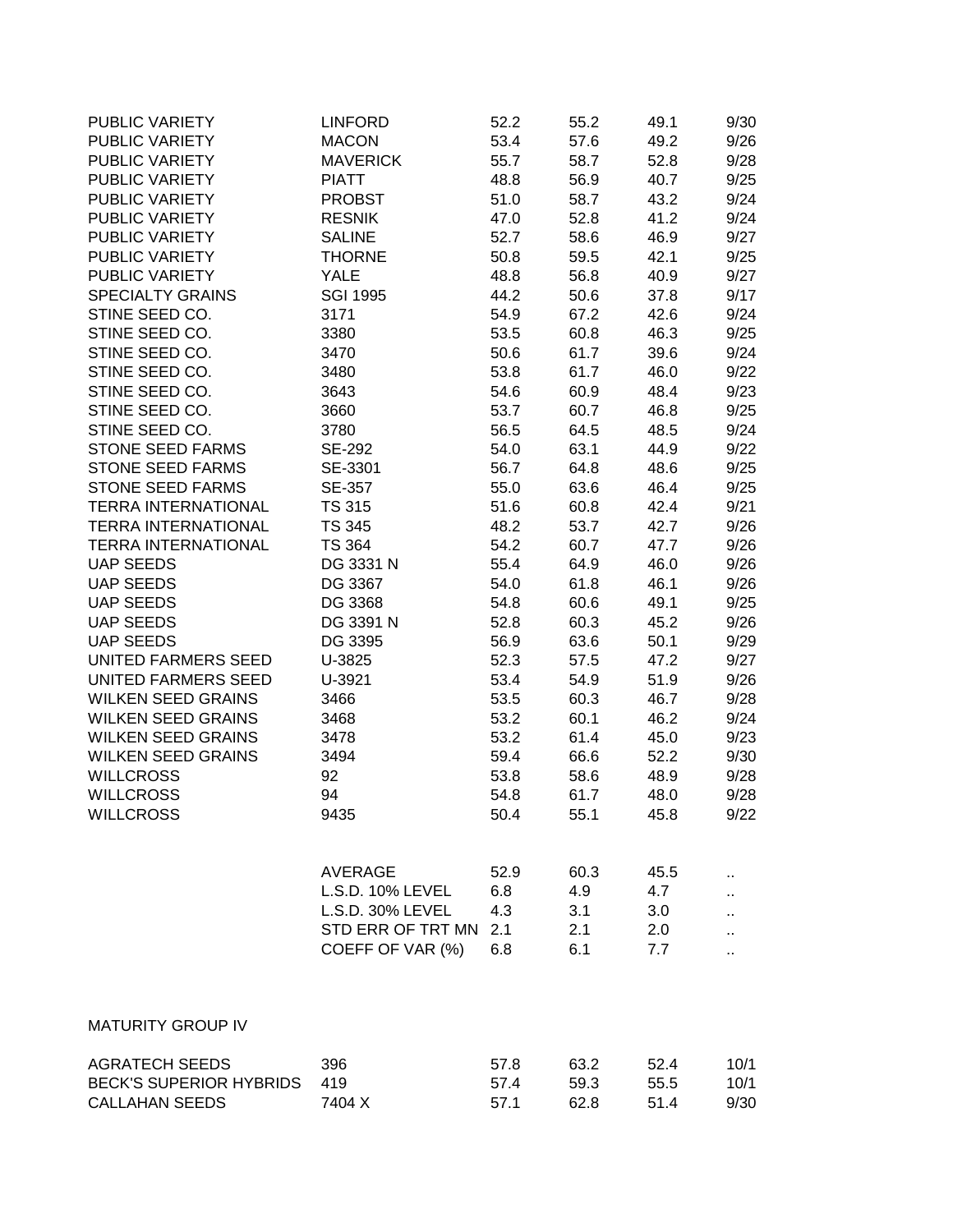| <b>KRUGER SEED CO.</b> | K-4014              | 54.5 | 62.6 | 46.3 | 9/29   |
|------------------------|---------------------|------|------|------|--------|
| KRUGER SEED CO.        | $K-4040+$           | 58.6 | 65.1 | 52.1 | 9/30   |
| KRUGER SEED CO.        | $K-4101+$           | 56.8 | 62.9 | 50.6 | 10/1   |
| <b>PUBLIC VARIETY</b>  | <b>BRONSON</b>      | 55.3 | 59.5 | 51.1 | 10/4   |
| <b>PUBLIC VARIETY</b>  | <b>FLYER</b>        | 52.9 | 57.6 | 48.2 | 9/29   |
| <b>PUBLIC VARIETY</b>  | <b>NILE</b>         | 49.1 | 51.2 | 47.1 | 9/30   |
| <b>WILLCROSS</b>       | AP 40               | 55.0 | 57.0 | 53.1 | 9/29   |
|                        |                     |      |      |      |        |
|                        | AVERAGE             | 55.5 | 60.5 | 50.2 | . .    |
|                        | L.S.D. 10% LEVEL    | 6.5  | 4.8  | 4.6  | $\sim$ |
|                        | $L.S.D. 30\% LEVEL$ | 4.1  | 3.0  | 2.9  |        |
|                        | STD ERR OF TRT MN   | 1.9  | 2.0  | 1.9  | Ω.     |
|                        | COEFF OF VAR (%)    | 6.1  | 5.6  | 6.7  |        |
|                        |                     |      |      |      |        |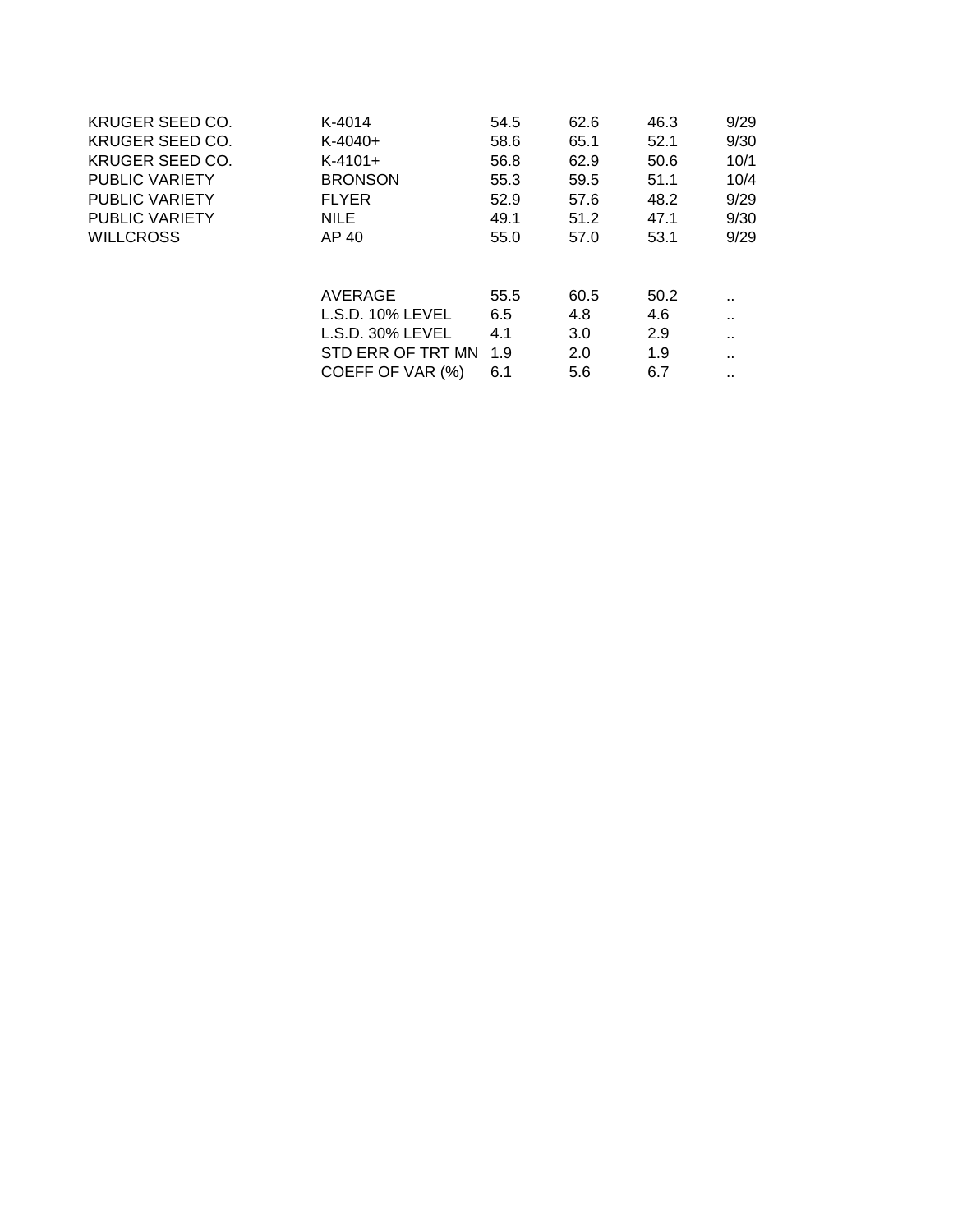| Lodg<br>ing              | Ht.<br>in            | Shat<br>ter         | Ave<br>2 yr<br>bu/a  | Ave<br>3 yr<br>bu/a |
|--------------------------|----------------------|---------------------|----------------------|---------------------|
| 1.2                      | 29                   | $\overline{2}$      |                      |                     |
| 1.5<br>1.3<br>1.2        | 33<br>26<br>29       | 1<br>1<br>1         |                      |                     |
| 1.7<br>1.5               | 32<br>31             | 1<br>1              | 50.5                 |                     |
| 1.2<br>1.3<br>1.4        | 32<br>32<br>28       | 1<br>1<br>1         | 46.4                 | 50.2                |
| 1.4<br>1.1<br>1.5        | 27<br>23<br>31       | 1<br>1<br>1         |                      |                     |
| 1.2<br>1.7<br>1.1        | 29<br>30<br>24       | 1<br>1<br>1         |                      |                     |
| 1.5<br>1.4<br>1.3<br>1.3 | 27<br>33<br>34<br>29 | 1<br>1<br>1<br>1    | 50.0                 |                     |
| 1.2                      | 25                   | 1                   | 47.7                 |                     |
| 1.3                      | 28                   | 1                   | 43.8                 | 46.9                |
| 1.5                      | 30                   | 1                   | 43.6                 | 48.2                |
| 1.3<br>2.2               | 29<br>38             | 1<br>1              | 42.6<br>46.9         | 46.3<br>51.0        |
| 1.3<br>1.3<br>1.5        | 29<br>27<br>29       | 1<br>1<br>1         | 42.4<br>47.5<br>51.7 | 46.8                |
| 1.4                      | 26                   | 1                   | 45.2                 | 49.5                |
| 1.5<br>1.1               | 30<br>25             | 1<br>$\overline{1}$ | 47.1<br>43.1         |                     |
| 1.4                      | 29.9                 | 1.1                 | 46.3                 | 48.4                |
| 0.4                      | 3.5                  | 0.3                 | .,                   | Ω.                  |
| 0.3                      | 2.2                  | 0.2                 | .,                   | .,                  |
| 0.1<br>15.7              | 1.1<br>6.2           | 0.1<br>13.8         | 3.0<br>11.3          | 1.9<br>6.7          |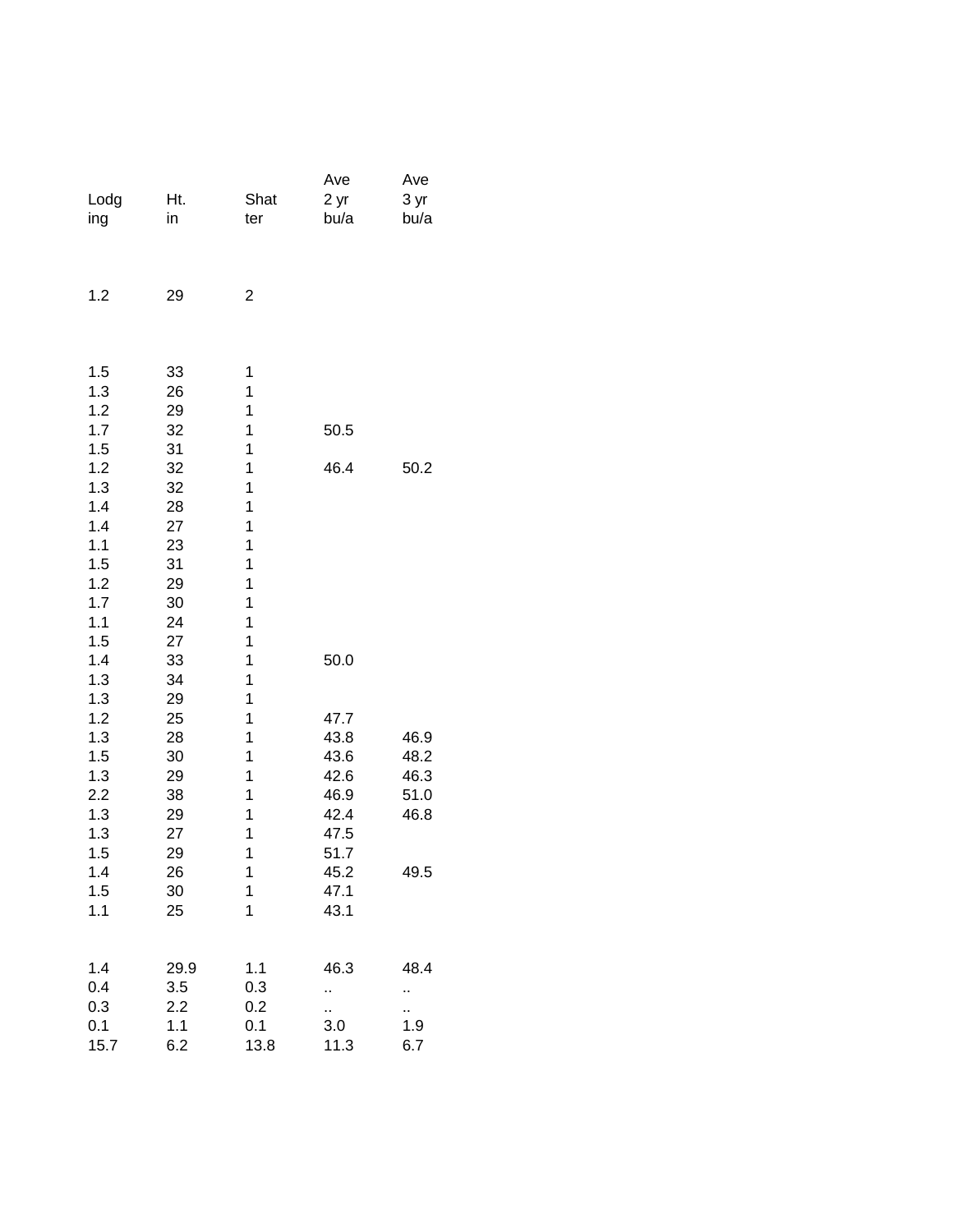| 1.5 | 32 | 1 |      |      |
|-----|----|---|------|------|
| 1.5 | 32 | 1 |      |      |
| 1.2 | 31 | 1 |      |      |
| 1.6 | 33 | 1 |      |      |
| 1.6 | 34 | 1 | 46.2 | 48.4 |
| 1.7 | 32 | 1 |      |      |
| 1.6 | 31 | 1 |      |      |
| 1.5 | 32 | 1 |      |      |
| 1.6 | 32 | 1 | 50.7 |      |
| 1.4 | 32 | 1 |      |      |
| 1.5 | 32 | 1 |      |      |
| 1.5 | 32 | 1 |      |      |
| 1.8 |    | 1 |      |      |
|     | 32 |   | 50.9 |      |
| 1.5 | 34 | 1 |      |      |
| 1.7 | 31 | 1 |      |      |
| 1.4 | 31 | 1 |      |      |
| 1.3 | 27 | 1 | 49.4 |      |
| 1.4 | 32 | 1 |      |      |
| 1.6 | 38 | 1 | 48.4 |      |
| 1.5 | 34 | 1 |      |      |
| 1.4 | 34 | 1 | 51.1 |      |
| 1.4 | 33 | 1 | 48.8 |      |
| 2.2 | 38 | 1 | 49.5 |      |
| 1.4 | 35 | 1 |      |      |
| 1.9 | 35 | 1 |      |      |
| 1.6 | 35 | 1 | 51.3 | 52.6 |
| 1.4 | 32 | 1 | 48.5 | 51.4 |
| 1.8 | 34 | 1 | 48.3 |      |
| 1.7 | 34 | 1 | 46.8 |      |
| 1.7 | 36 | 1 | 47.8 | 50.5 |
| 1.9 | 34 | 1 | 46.8 | 51.0 |
| 1.1 | 29 | 1 | 45.0 | 48.0 |
| 1.5 | 33 | 1 | 50.6 | 52.0 |
| 1.4 | 35 | 1 |      |      |
| 1.7 | 31 | 1 |      |      |
| 1.5 | 32 | 1 |      |      |
| 1.5 | 31 | 1 |      |      |
| 1.6 | 35 | 1 |      |      |
| 1.6 | 31 | 1 | 52.8 |      |
|     |    | 1 | 50.1 |      |
| 1.5 | 33 | 1 |      |      |
| 1.5 | 32 |   | 50.3 |      |
| 1.6 | 33 | 1 | 52.4 |      |
| 1.3 | 31 | 1 | 50.2 |      |
| 1.5 | 34 | 1 |      |      |
| 1.5 | 31 | 1 | 51.1 | 52.8 |
| 1.4 | 32 | 1 |      |      |
| 1.5 | 32 | 1 | 50.6 | 53.5 |
| 1.3 | 30 | 1 |      |      |
| 1.4 | 30 | 1 |      |      |
| 1.3 | 29 | 1 | 50.3 |      |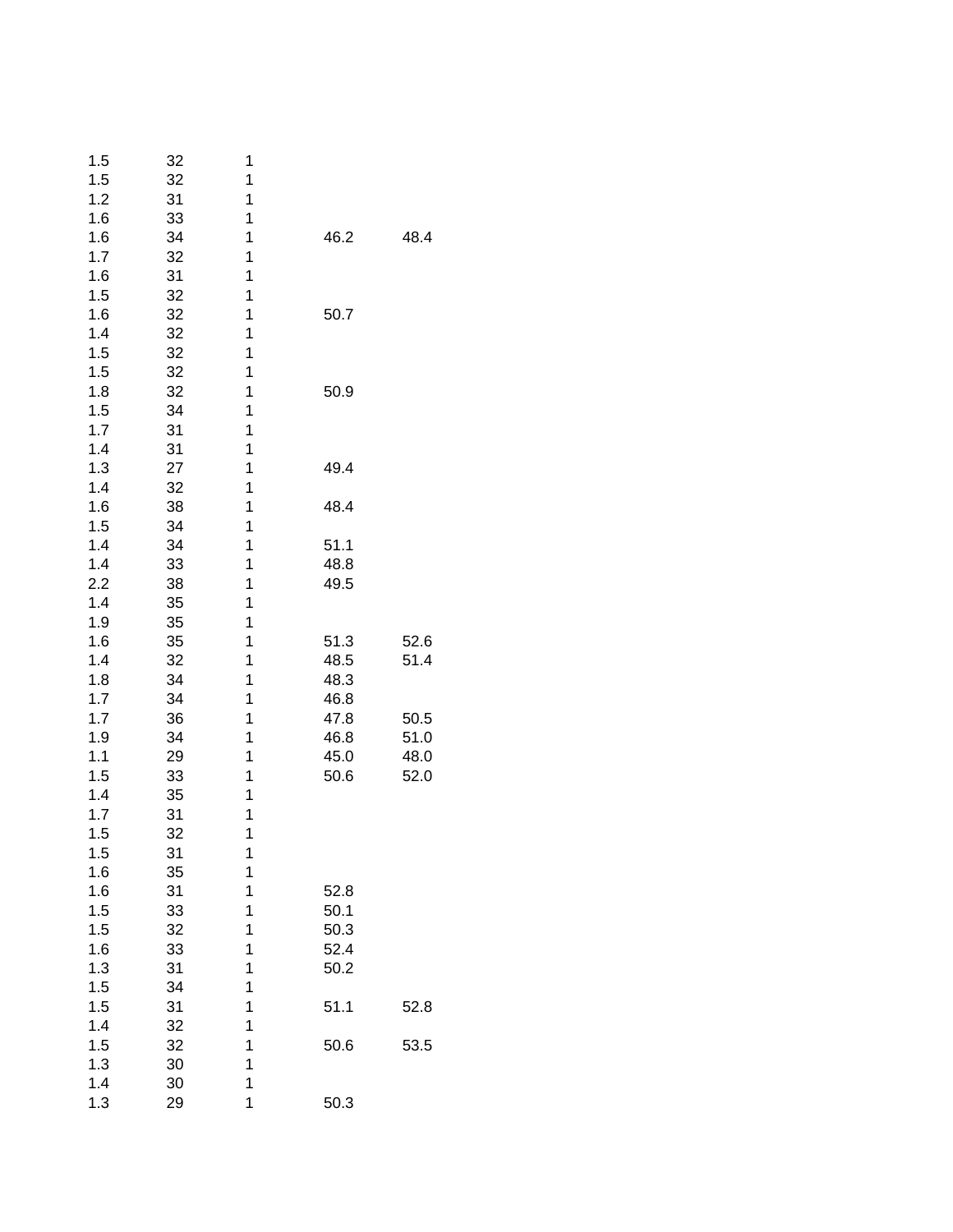| 1.4 | 29 | 1 |      |      |
|-----|----|---|------|------|
| 1.2 | 30 | 1 |      |      |
| 1.3 | 31 | 1 | 51.0 |      |
| 1.5 | 32 | 1 | 52.7 |      |
| 1.5 | 32 | 1 | 54.1 |      |
| 1.4 | 33 | 1 |      |      |
| 1.6 | 33 | 1 | 49.9 |      |
|     |    |   |      |      |
| 1.8 | 34 | 1 |      |      |
| 1.7 | 33 | 1 |      |      |
| 1.4 | 31 | 1 |      |      |
| 1.4 | 33 | 1 | 51.4 |      |
| 1.5 | 31 | 1 |      |      |
| 1.4 | 31 | 1 |      |      |
| 1.3 | 31 | 1 |      |      |
| 1.3 | 32 | 1 |      |      |
| 1.1 | 29 | 1 | 46.6 | 49.3 |
| 1.7 | 32 | 1 | 50.2 |      |
| 1.6 | 33 | 1 | 50.6 |      |
| 1.4 | 33 | 1 |      |      |
| 1.5 | 33 | 1 |      |      |
| 1.6 |    | 1 |      |      |
|     | 32 |   |      |      |
| 1.4 | 33 | 1 |      |      |
| 1.5 | 33 | 1 | 49.9 | 52.1 |
| 1.5 | 30 | 1 |      |      |
| 1.1 | 30 | 1 | 45.8 |      |
| 1.5 | 34 | 1 |      |      |
| 1.4 | 30 | 1 |      |      |
| 1.5 | 31 | 1 |      |      |
| 1.1 | 32 | 1 |      |      |
| 1.4 | 31 | 1 |      |      |
| 1.9 | 35 | 1 | 47.2 | 50.2 |
| 1.4 | 31 | 1 | 51.5 | 55.0 |
| 1.6 | 33 | 1 | 50.7 | 53.3 |
| 2.1 | 34 | 1 |      |      |
| 1.6 | 31 | 1 | 49.9 | 52.6 |
| 1.9 | 35 | 1 | 53.2 |      |
| 1.1 |    | 1 |      |      |
|     | 32 |   | 49.5 |      |
| 1.4 | 31 | 1 |      |      |
| 1.4 | 30 | 1 |      |      |
| 1.6 | 30 | 1 | 49.9 |      |
| 1.3 | 33 | 1 | 49.4 | 50.5 |
| 1.8 | 33 | 1 |      |      |
| 1.8 | 31 | 1 |      |      |
| 1.5 | 32 | 1 | 50.7 | 52.7 |
| 1.7 | 33 | 1 |      |      |
| 1.6 | 30 | 1 |      |      |
| 1.1 | 30 | 1 |      |      |
| 1.4 | 24 | 1 | 42.5 |      |
|     |    | 1 |      |      |
| 1.5 | 32 |   | 45.5 | 47.3 |
| 1.5 | 28 | 2 | 44.8 | 47.3 |
| 1.5 | 32 | 1 |      |      |
| 1.6 | 34 | 1 | 49.6 | 51.0 |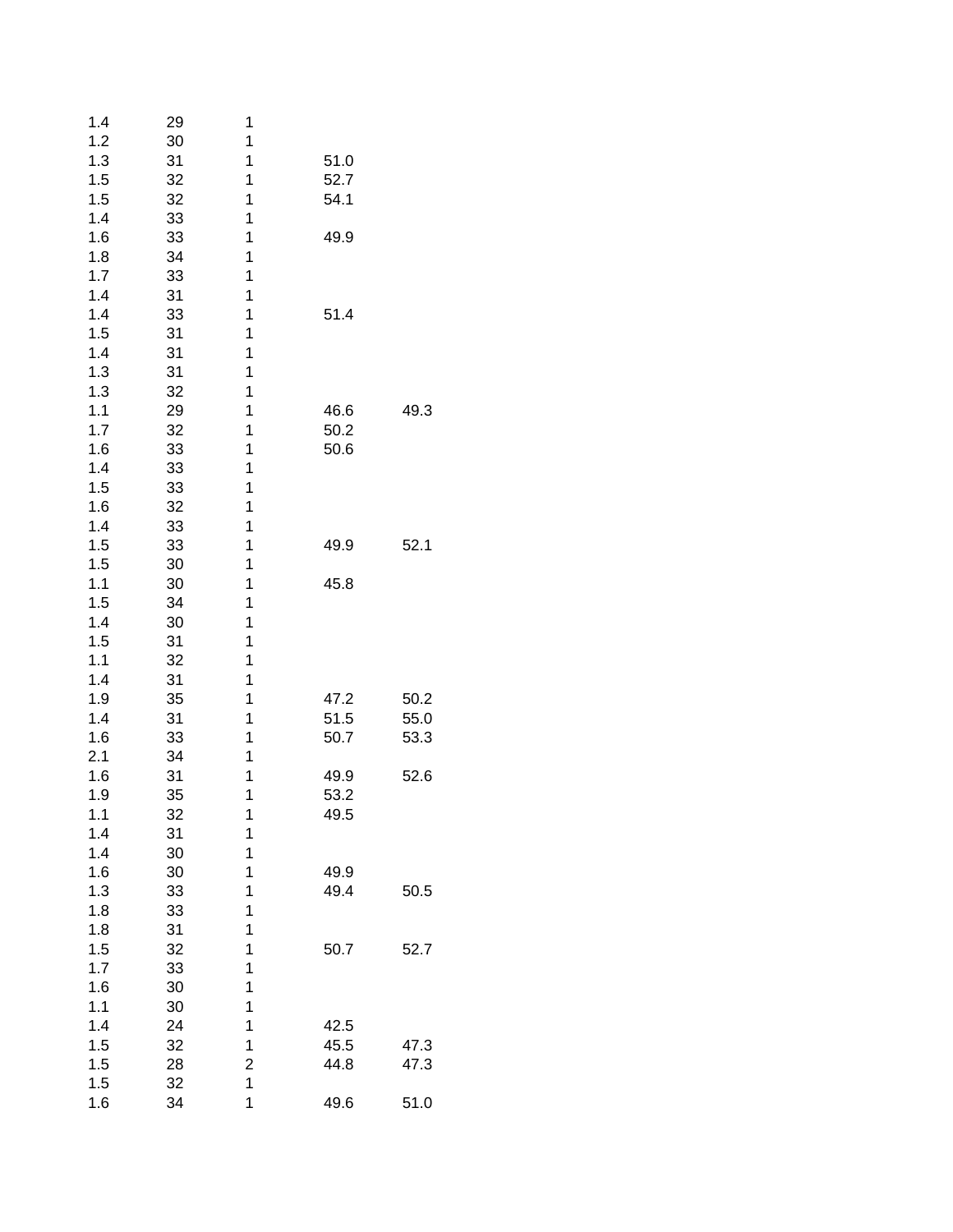| 2.3<br>1.6 | 35<br>32 | 1<br>1 | 46.7<br>48.5 | 48.1<br>52.2 |
|------------|----------|--------|--------------|--------------|
| 2.4        | 39       | 1      |              |              |
| 1.6        | 33       | 1      | 46.0         | 48.3         |
| 1.7        | 33       | 1      | 49.6         | 51.3         |
| 1.4        | 31       | 1      | 45.2         | 46.7         |
| 1.8        | 37       | 1      | 48.6         | 50.0         |
| 1.6        | 30       | 1      | 48.0         | 49.7         |
| 1.5        | 32       | 1      | 46.1         | 48.8         |
| 1.5        | 29       | 1      |              |              |
| 1.3        | 33       | 1      | 51.2         |              |
| 1.4        | 30       | 1      |              |              |
| 1.3        | 31       | 1      |              |              |
| 1.5        | 31       | 1      |              |              |
| 1.5        | 32       | 1      |              |              |
| 1.6        | 33       | 1      | 48.9         | 52.4         |
| 1.5        | 35       | 1      |              |              |
| 1.4        | 31       | 1      |              |              |
| 1.4        | 34       | 1      |              |              |
| 1.5        | 30       | 1      |              |              |
| 1.3        | 31       | 1      | 50.2         |              |
| 1.2        | 31       | 1      | 44.8         |              |
| 1.5        | 30       | 1      | 51.4         |              |
| 1.3        | 34       | 1      |              |              |
| 1.4        | 29       | 1      |              |              |
| 1.6        | 33       | 1      | 50.8         | 53.9         |
| 1.5        | 36       | 1      |              |              |
| 1.8        | 35       | 1      |              |              |
| 1.5        | 31       | 1      |              |              |
| 1.8        | 35       | 1      |              |              |
| 1.4        | 30       | 1      |              |              |
| 1.8        | 33       | 1      |              |              |
| 1.5        | 31       | 1      | 50.0         |              |
| 1.9        | 35       | 1      |              |              |
| 1.7        | 34       | 1      |              |              |
| 1.5        | 35       | 1      |              |              |
| 1.4        | 31       | 1      |              |              |
|            |          |        |              |              |
|            |          |        |              |              |
| 1.5        | 32.7     | 1      | 49.2         | 50.8         |
| 0.5        | 3.7      | 0.1    | .,           | .,           |
| 0.3        | 2.3      | 0.1    | й,<br>2.4    | П,           |
| 0.1        | 1.1      | 0      |              | 2.2          |
| 15.4       | 5.9      | 4.9    | 8.3          | 7.5          |
|            |          |        |              |              |
| 2.2        | 38       | 1      |              |              |
| 2.1        | 38       | 1      |              |              |
| 2.1        | 34       | 1      |              |              |
|            |          |        |              |              |